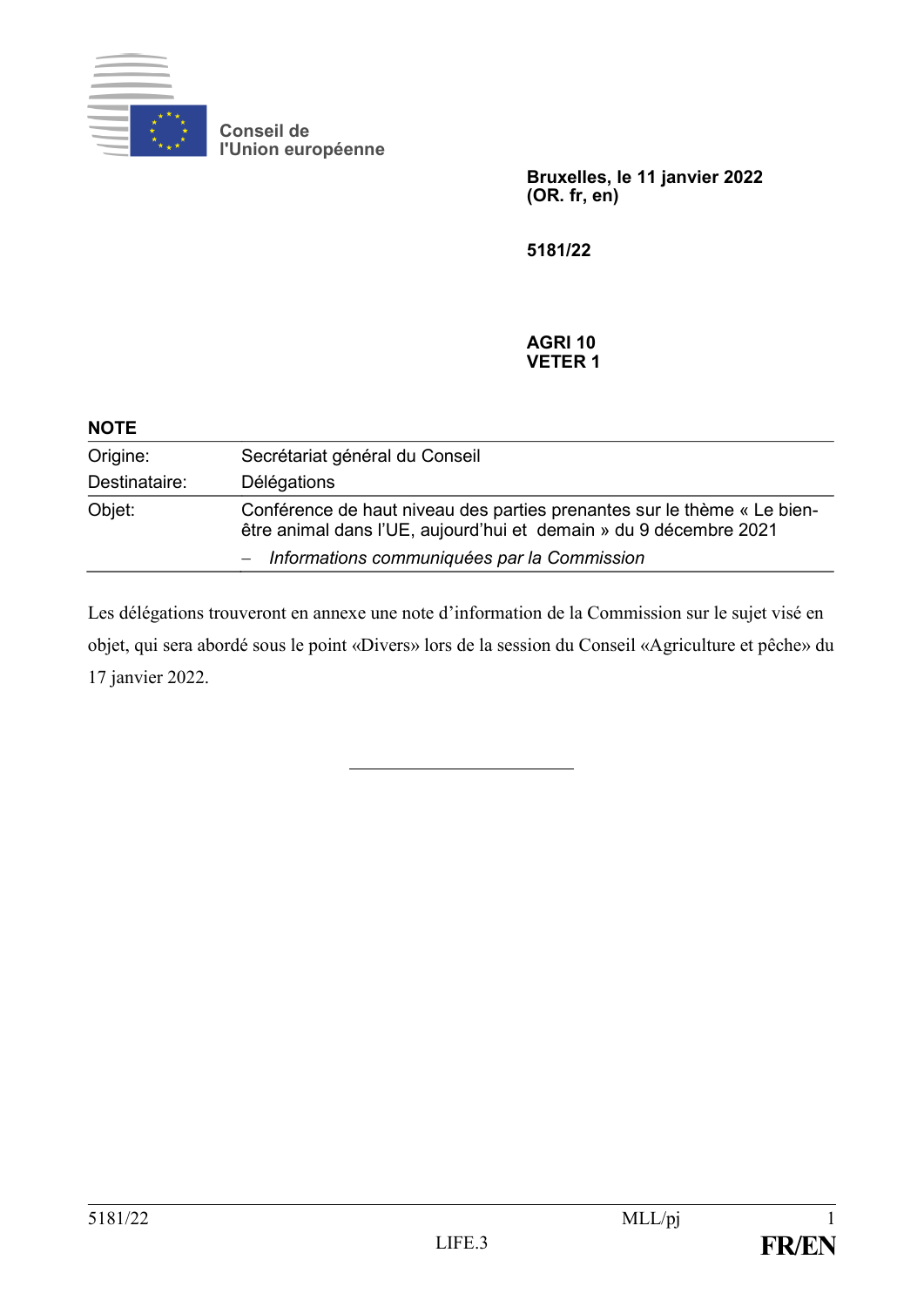## **ANNEX**

## **High-level stakeholder conference on "EU animal welfare – today & tomorrow" of 9 December 2021**

## **Information from the European Commission**

The Farm to Fork Strategy announced that the European Commission will, in 2023, **revise the EU animal welfare legislation** to align it with the latest available scientific evidence, broaden its scope and make it easier to enforce in order to ensure a higher level of animal welfare. To this end, the Commission has been carrying out an evaluation ("**fitness check**") of the current EU animal welfare legislation and has launched an **impact assessment** to evaluate the economic, social and environmental consequences of the envisaged changes to these EU rules. In addition, the European Food Safety Authority (EFSA) is working on a series of scientific opinions to provide **updated scientific evidence** to support this legislative revision.

In this context, the Commission organised on 9 December 2021 a **high-level stakeholder conference on "EU animal welfare – today & tomorrow"**. This conference was one of the several steps undertaken to collect views of all stakeholders in order to feed both the fitness check and the impact assessment that will support the legislative proposal.

The conference took place in hybrid format with 45 participants on-site, and around 700 participants connected online. The event was opened by **Commissioner for** Health and Food Safety **Stella Kyriakides,** and the Slovenian Council Presidency represented by **Mr Jože Podgoršek**, Minister for Agriculture, Forestry and Food. Other keynote speakers included **Commissioner for A**griculture **Janusz Wojciechowski** and **MEP Norbert Lins, Chair of the Committee on Agriculture and Rural Development**. In addition, **Dr Jane Goodall, world-renowned ethologist and environmentalist, delivered a speech and stressed the health related, environmental and ethical impacts of intensive farming at global level**. Dr Goodall and Commissioner Kyriakides also held an exchange on the above issues. During the conference, the preliminary findings of the fitness check were discussed and most participants confirmed their accuracy. It was highlighted that while the current EU rules have improved animal welfare in Europe, they are outdated and do not sufficiently meet current expectations and future challenges.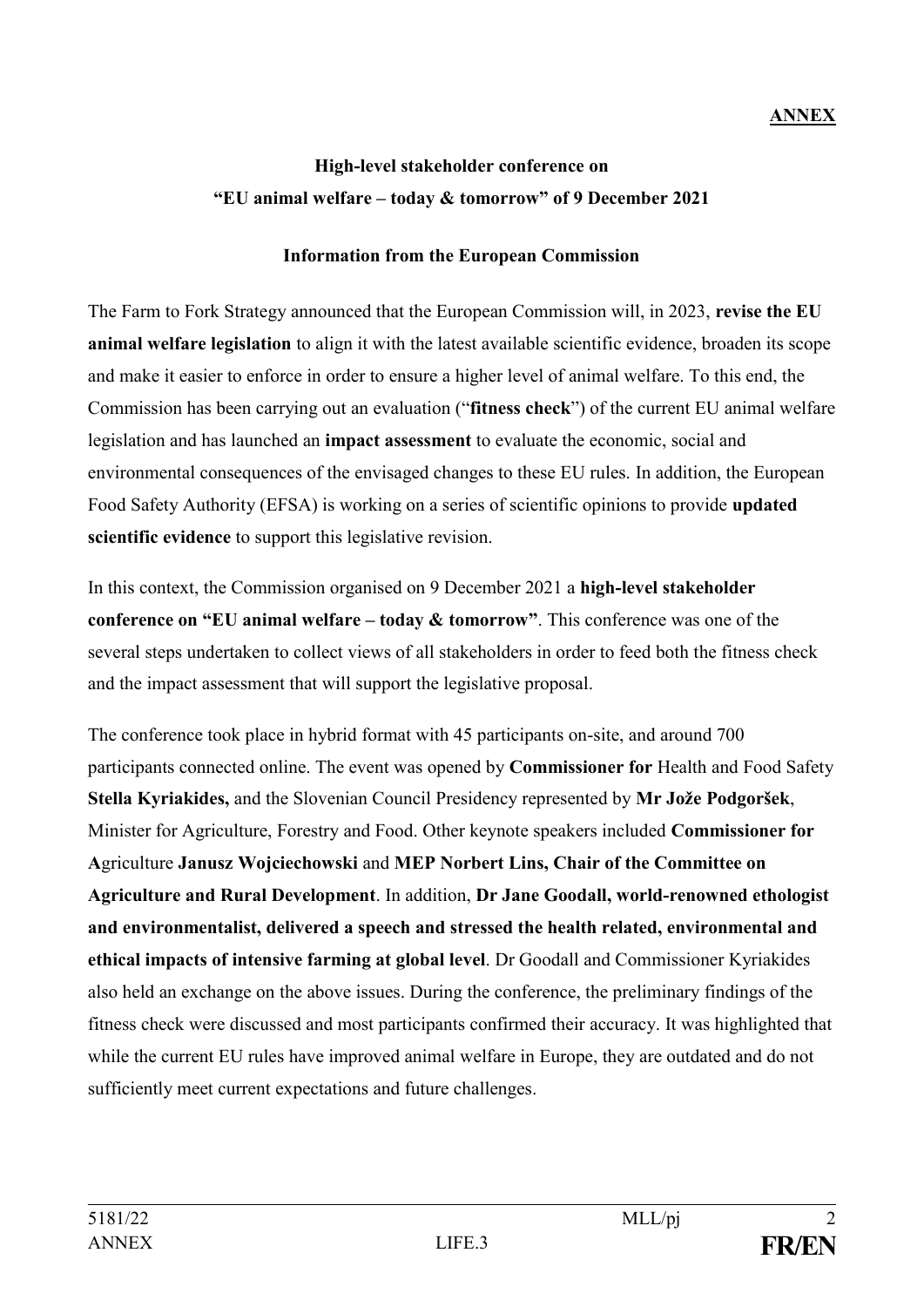Policy options were debated in five panels – on animal welfare labelling, the phasing out of cages, transport, slaughter and on-farm welfare – with 27 high-level speakers, including Member States' representatives, Members of the European Parliament, representatives of professional associations and NGOs, of the Commission, of non-EU countries as well as scientific and technical experts.

The panel discussion on labelling was the occasion to highlight that there is currently a plethora of different **animal welfare labelling** schemes and that there might be a need to rationalise and simplify this landscape to increase transparency. Some stakeholders stressed that a multi-tier system with scores would make it easier for consumers to compare and choose products with higher animal welfare premium. Others insisted that any animal welfare label needs to be accompanied by a powerful information campaign for it to have an impact.

The panel discussions on **on-farm welfare** and the **phasing out of cages** were the occasions to highlight the key role of the Common Agricultural Policy (CAP) to foster better conditions for farmed animals and the need for Member States to reap the opportunities provided by the new CAP in this area, notably by using eco-schemes for such measures. Most participants were in favour of requiring equivalent welfare rules at import into the EU. The need to provide education to farmers on how best to handle animals and to better evaluate animal welfare, in particular in intensive systems, were noted.

In the panel discussion on welfare at the time of **slaughter/killing**, speakers considered that certain stunning methods have negative welfare consequences and that there is a need to assess whether commercially viable alternatives with better welfare outcomes are available. Several agreed that slaughter equipment should be approved at EU level and considered that banning the use of electric prods might have implications on workers' safety when handling large animals. Most participants were in favour of specific rules for the killing of fish.

Finally, the panel discussion on welfare during **transport** revealed different views on the extent to which long-distance transport should be restricted. Most participants agreed that the welfare conditions during such transport were difficult to control, especially in exports to non-EU countries. A discussion took place on whether transporting meat and genetic material was a real alternative to transporting live animals.